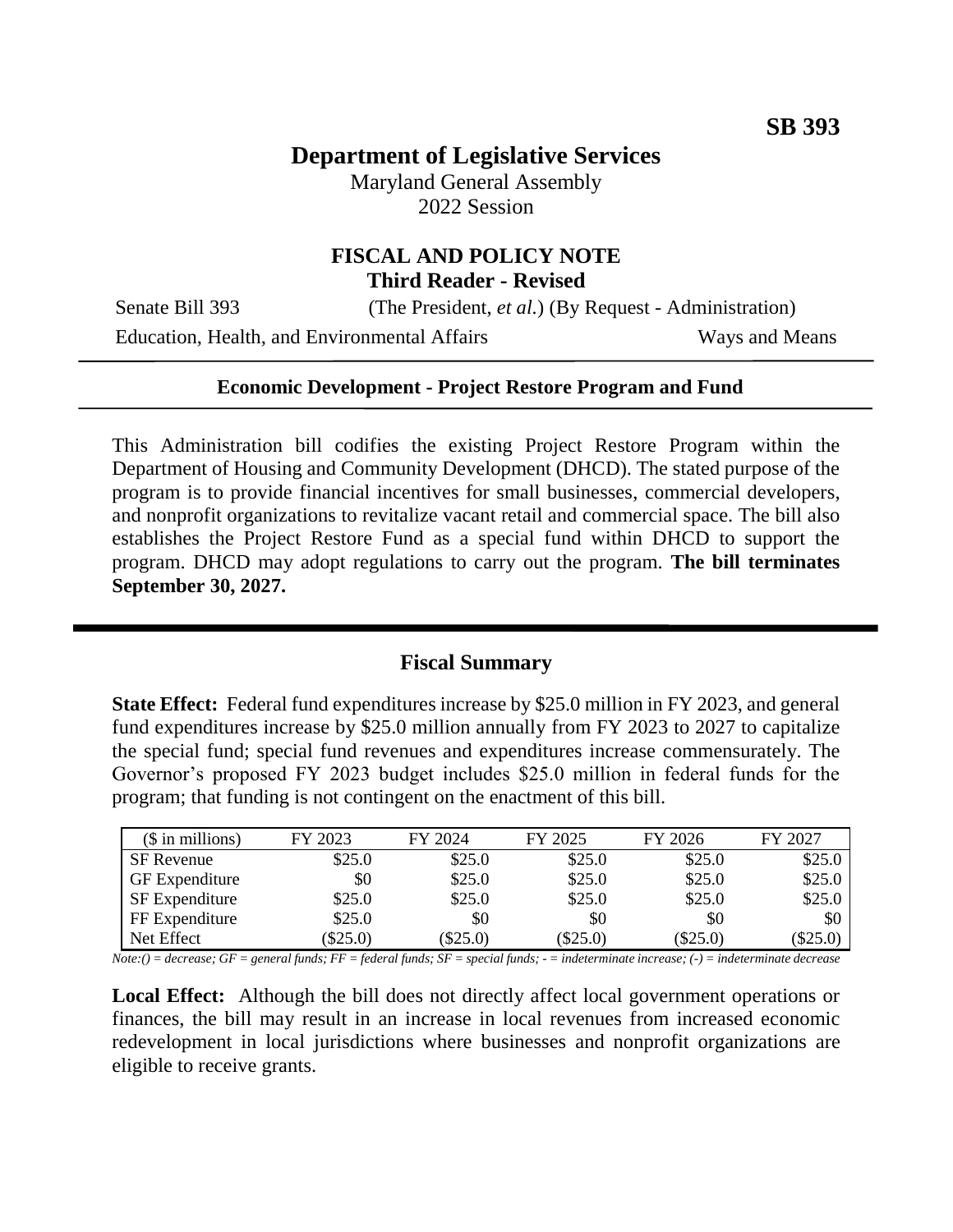**Small Business Effect:** The Administration has determined that this bill has a meaningful impact on small business (attached). The Department of Legislative Services (DLS) concurs with this assessment. (The attached assessment does not reflect amendments to the bill.)

# **Analysis**

### **Bill Summary:**

### *Project Restore Program – Generally*

Subject to the availability of funding and in accordance with criteria established by DHCD, the program must provide rental grants and business operation grants to eligible businesses and nonprofit organizations. Expenditures for the program may be only in accordance with the State budget.

The program must give grant priority to small businesses and nonprofit organizations that offer healthy food options in designated food desert areas or sustainable communities, and first priority must be given to new, recovering, or expanding small businesses and nonprofit organizations that meet this requirement and source fresh food from farmers in the State.

In order to be eligible for the program, a business or nonprofit organization must open or expand in a retail or commercial property that has been vacant for at least six continuous months before the later of the date that the business or nonprofit organization (1) obtained an ownership interest in the property or (2) began construction or renovation of the property. A business or nonprofit organization that took an ownership interest in a property or began construction or renovation of a property before July 1, 2021, is not eligible for the program with respect to that property, and DHCD may exclude certain types of businesses or nonprofit organizations from eligibility for the program.

#### *Project Restore Program – Rental Grants*

The program may award rental grants only to an eligible business or nonprofit organization with 50 or fewer full-time equivalent employees. An eligible business or nonprofit organization may use rental grant funds to support the payment of rent, mortgage, or property taxes based on whether the business or nonprofit organization will lease, will purchase, or already owns the vacant property that the business or nonprofit organization will occupy.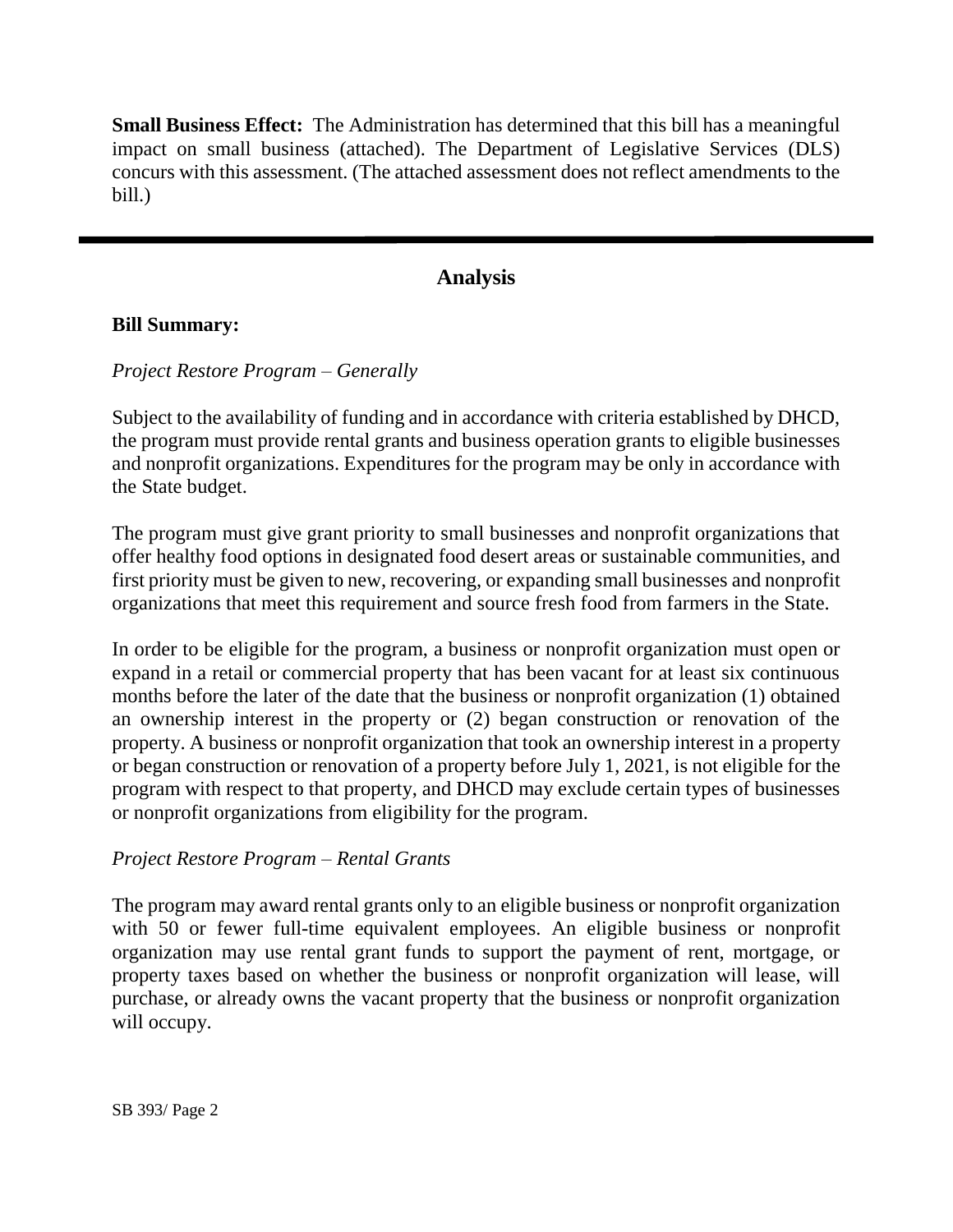The program may award an eligible business or nonprofit organization a rental grant of up to \$2,500 per month for up to 12 months, or for up to five years if the eligible small business or nonprofit organization offers healthy food options in designated food desert areas or sustainable communities. A small business or nonprofit organization awarded a grant under the program may submit an application to renew the rental grant.

# *Project Restore Program – Business Operations Grants*

Subject to specified limitations, the program may award a business operations grant to provide sales and use tax rebates to an eligible business or nonprofit organization for the amount of sales and use tax collected by the business or nonprofit organization and paid to the State. An eligible business or nonprofit organization may use a business operations grant for activities and costs related to sustaining and growing the business or nonprofit organization, including staff costs, capital improvements, marketing, inventory, supplies, utilities, and training. An eligible business or nonprofit organization may not use a business operations grant for the payment of executive salaries or executive bonuses.

A business operations grant may not exceed \$250,000 during a 12-month period. The program may award a business operations grant for (1) a period of up to two years for a business or nonprofit organization that is located in a Tier I area or a location designated by DHCD as a Main Street Maryland Community; (2) a period of up to one year for a business or nonprofit organization that is not located in those areas; or (3) a period up to five years for a small business or nonprofit organization that offers healthy food options in designated food desert areas or sustainable communities. A small business or nonprofit organization awarded a business operations grant under the program may submit an application to renew the business operations grant.

#### *Project Restore Fund*

The Project Restore Fund, a special fund established by the bill and administered by DHCD, consists of money appropriated in the State budget, interest earnings, and any other money from any other source accepted for the benefit of the fund. The fund may only be used for the program and to pay the costs necessary to administer the fund. Expenditures from the fund may be made only in accordance with the State budget. Money expended from the fund is supplemental to and is not intended to take the place of funding that otherwise would be appropriated as grants for businesses or nonprofit organizations.

#### *Annual Report*

By November 1, 2023, and annually thereafter, DHCD must submit a report to the Senate Education, Health, and Environmental Affairs Committee and the House Ways and Means Committee on the following for the immediately preceding reporting period: (1) the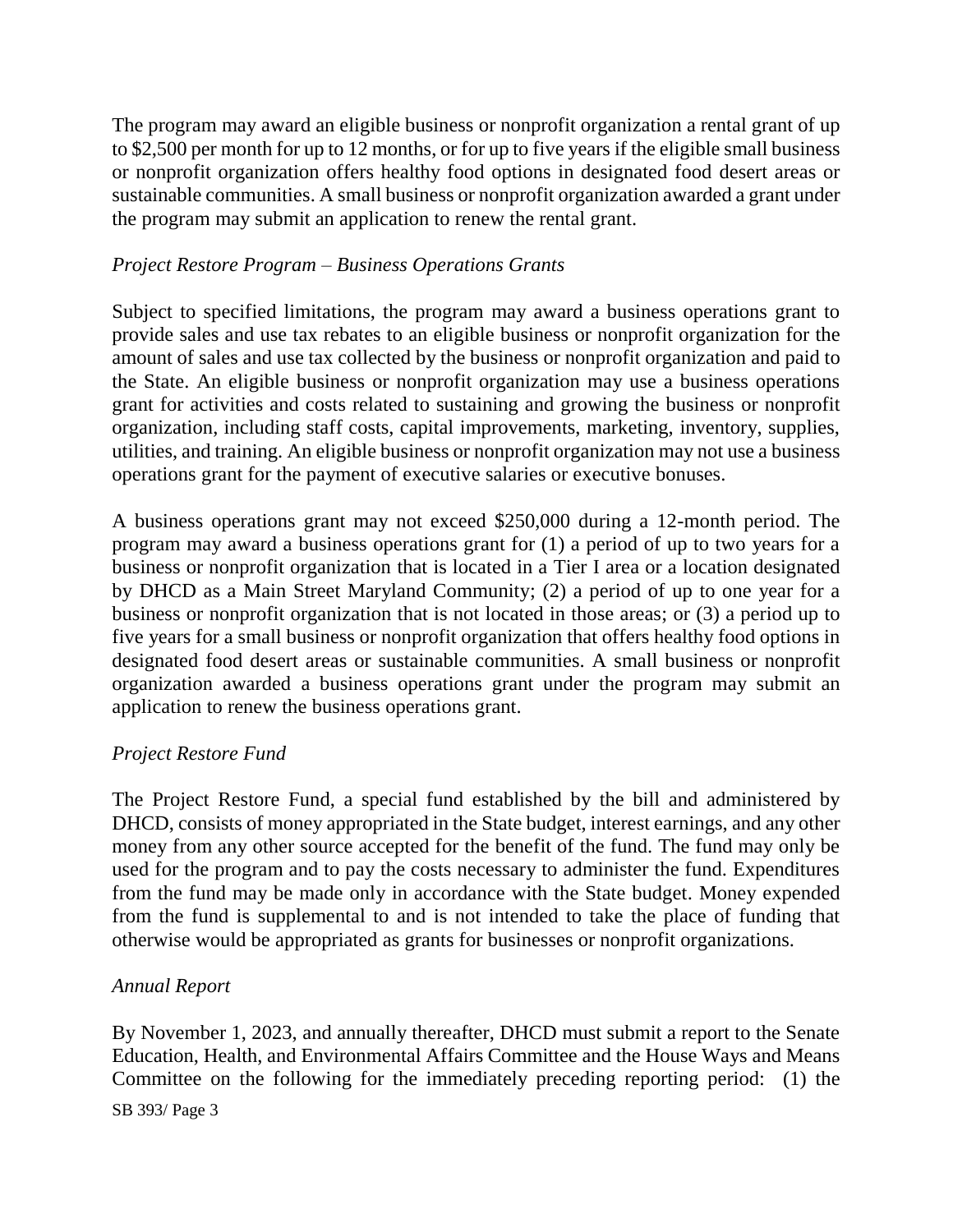implementation and performance of the program and use of the Project Restore Fund; (2) the amount of grant money awarded; (3) the amount of grant money received by each county; and (4) the type of organizations that received grant money and in what amounts.

# **Current Law/Background:**

# *Project Restore*

Governor Lawrence J. Hogan, Jr., announced in June 2021 the creation of the Project Restore Program within DHCD using \$25.0 million in federal American Rescue Plan Act (ARPA) funds in fiscal 2022. The program offers businesses sales tax rebates in the form of grants and rental grants to offset startup costs and to incentivize commercial investment in vacant spaces. Generally, the program awards rental grants (not exceeding \$2,500 for each month for a period not exceeding 12 months) and business operations grants (not exceeding \$250,000 during a 12-month period) to eligible businesses located in vacant retail and commercial spaces. The bill is structured similarly to the existing program.

DHCD advises that the program has received applications in excess of funding availability and, as a result, anticipates expending the existing fund allocation by the close of fiscal 2022.

### *Tier I Areas*

The Economic Development Article defines "Tier I area" as (1) a Tier I county; (2) a county designated by the Department of Commerce that is not a Tier I county, not to exceed three counties; or (3) an opportunity zone.

A Tier I county is a county with (1) an average rate of unemployment for the most recent 24-month period for which data is available that exceeds 150% of unemployment for the State during that period; (2) an average rate of unemployment for the most recent 24-month period for which data is available that exceeds the average rate of unemployment for the State by at least two percentage points; or (3) a median household income for the most recent 24-month period for which data is available that is equal to or less than 75% of the median household income for the State during that period. A Tier I county includes a county that no longer meets any of the previously specified criteria but has met at least one of the criteria at some point during the preceding 24-month period.

As of February 2022, Commerce advises that the following jurisdictions qualify as Tier I areas: Baltimore City and Allegany, Caroline, Dorchester, Garrett, Kent, Somerset, Washington, Wicomico, and Worcester counties.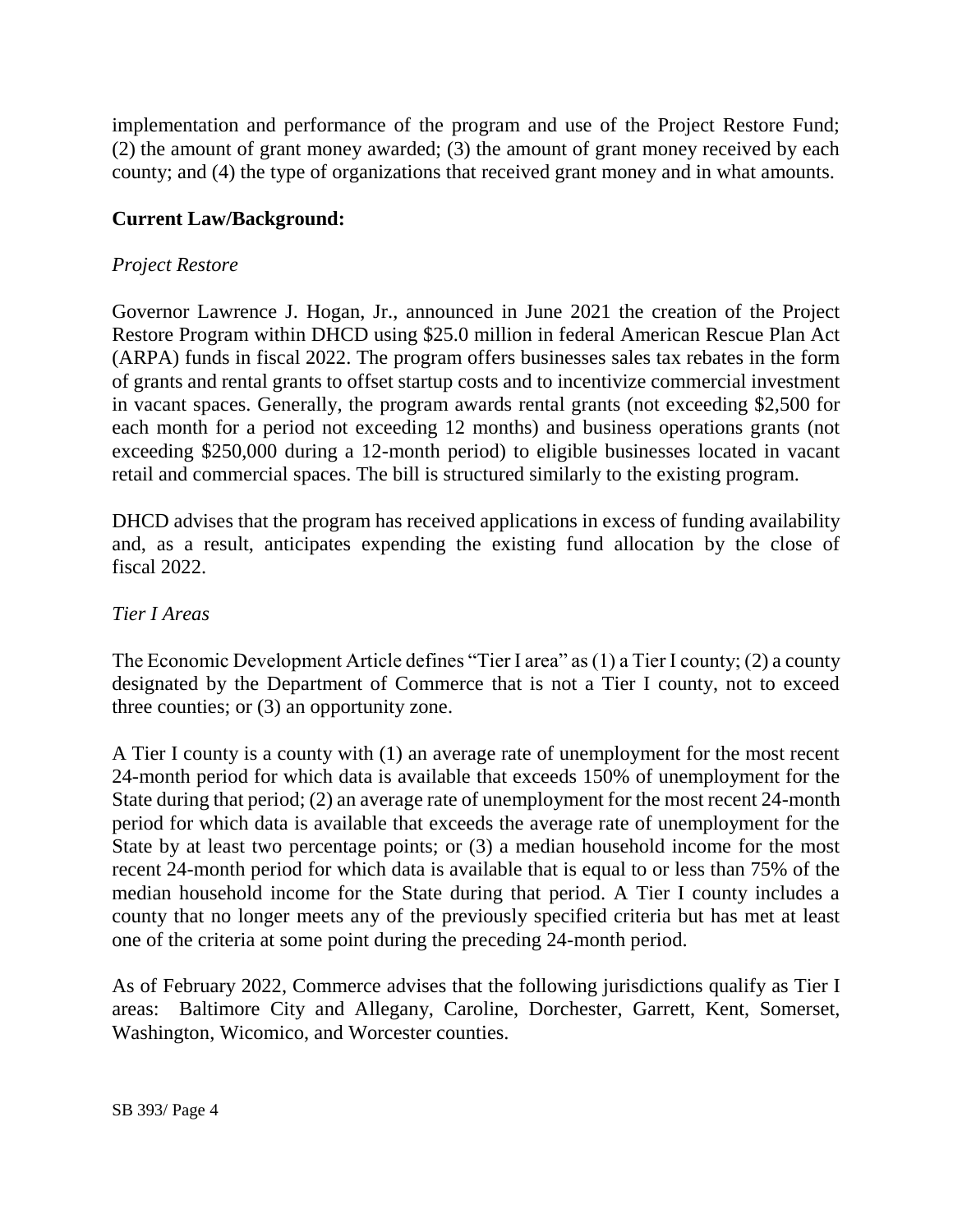# *Opportunity Zones*

The Federal Tax Cuts and Jobs Act of 2017 established the Qualified Opportunity Zones Program to incentivize private investment in certain communities. Under the Act, states may nominate up to 25% of specified low-income census tracts for designation by the U.S. Treasury as opportunity zones. The U.S. Treasury has designated 149 zones located in Maryland. Qualifying investments may only be made through calendar 2026.

# *Main Street Improvement Program*

Created in 1998 by DHCD, the Making Main Street Improvement Program provides grants to local jurisdictions and nonprofit organizations to promote the development and revitalization of business districts in local jurisdictions. Communities in the State may apply to DHCD to be designated as a recognized Main Street Community if they meet the following criteria: (1) a minimum population of 1,000 based on the most recent U.S. Census survey; (2) commitment to employ a program manager; (3) commitment to organize and maintain a volunteer board of directors or advisory committee and committees made up of public and private sector individuals; (4) commitment to provide a sustainable program budget; (5) must be a "sustainable community" approved by the State; and (6) must have a defined, walkable central business district with a significant number of historic commercial buildings.

Grant funds may be used to pay for costs associated with projects that support the development or revitalization of a business district, including (1) gateway, directional, or highway signage associated with a business district; (2) acquisition, development, or improvement of property associated with projects that will assist the development or revitalization of a business district; (3) façade improvement programs; (4) specified public improvement to business districts; (5) specified engineering and architectural design studies; (6) demolition of vacant and abandoned buildings; (7) specified promotional materials; (8) other projects that have been identified in an applicant's work plans as key to its Main Street efforts; and (9) operating assistance for Main Street Maryland managing organizations.

The **Appendix – Opportunity Zones, Main Street Areas, and Tier I Counties** illustrates the eligible locations for two-year business operation grants under the bill's provisions.

#### *Interagency Food Desert Advisory Committee and Food Desert Designation Applications*

The Interagency Food Desert Advisory Committee within DHCD must (1) advise and make recommendations to DHCD on the development and adoption of regulations related to food desert projects; (2) make recommendations to the Secretary of Housing and Community Development on applications for designating an area as a food desert; and

SB 393/ Page 5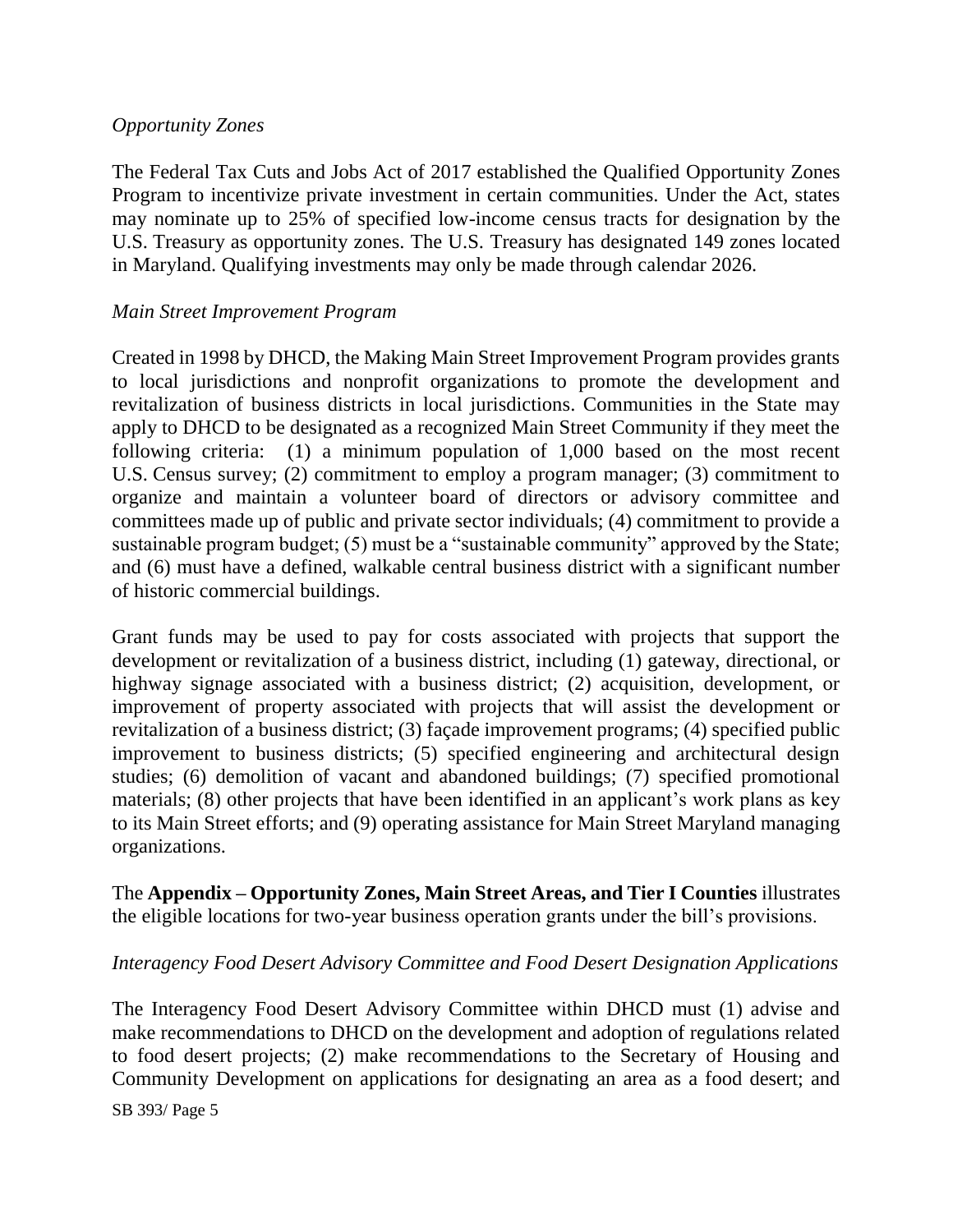(3) make recommendations for interagency coordination to reduce the number of food deserts and promote healthy food access for Maryland neighborhoods.

The Secretary of Housing and Community Development, on the recommendation of the Interagency Food Desert Advisory Committee, is authorized to designate an area as a food desert after considering the following factors: (1) availability of fresh fruit, vegetables, and other healthy foods in the area; (2) income levels of local residents; (3) transportation needs of local residents and the availability of public transportation; (4) comments from local governments; and (5) any other factors that DHCD considers relevant. Generally, the designation is considered only after a local government submits an application to DHCD to designate an area as a food desert. DHCD advises that since the inception of the Fresh Food Financing Initiative in 2014, *no local jurisdiction has ever applied to DHCD for a food desert designation*.

### *Maryland Food System Resiliency Council*

The council must meet regularly for a period of at least two years to address food insecurity in the State. The council must pursue specified goals, including addressing the food insecurity crisis in the State resulting from the COVID-19 pandemic and resulting economic crisis; developing, by November 1, 2021, specified equity and sustainability policy recommendations to increase the long-term resiliency of the food system; expanding the impact of existing food council organizations by providing coordination and facilitation of knowledge exchange at the State level and supporting identification and application of grants to operating funds to support existing and new food council organizations; and developing, by November 1, 2021, a strategic plan to increase the production and procurement of Maryland certified food. The council's first interim report can be found [here.](http://dlslibrary.state.md.us/publications/Exec/MDEM/PS14-1103(c)(1)_2021(rev).pdf)

#### *Sustainable Communities*

A "sustainable community" is defined as a part of a priority funding area that (1) is designated by the Smart Growth Subcabinet on the recommendation of the Secretary of Housing and Community Development; (2) has been designated as a Base Realignment and Closure Revitalization Incentive Zone; or (3) has been designated a transit-oriented development.

Chapter 759 of 1997 established that State spending on certain growth-related activities must be directed to priority funding areas. Growth-related projects include most State programs that encourage or support growth and development, such as highways, sewer and water construction, economic development assistance, and State leases or construction of new office facilities. Priority funding areas include all municipalities that existed in the State in 1997; areas inside the Washington Beltway and the Baltimore Beltway; and areas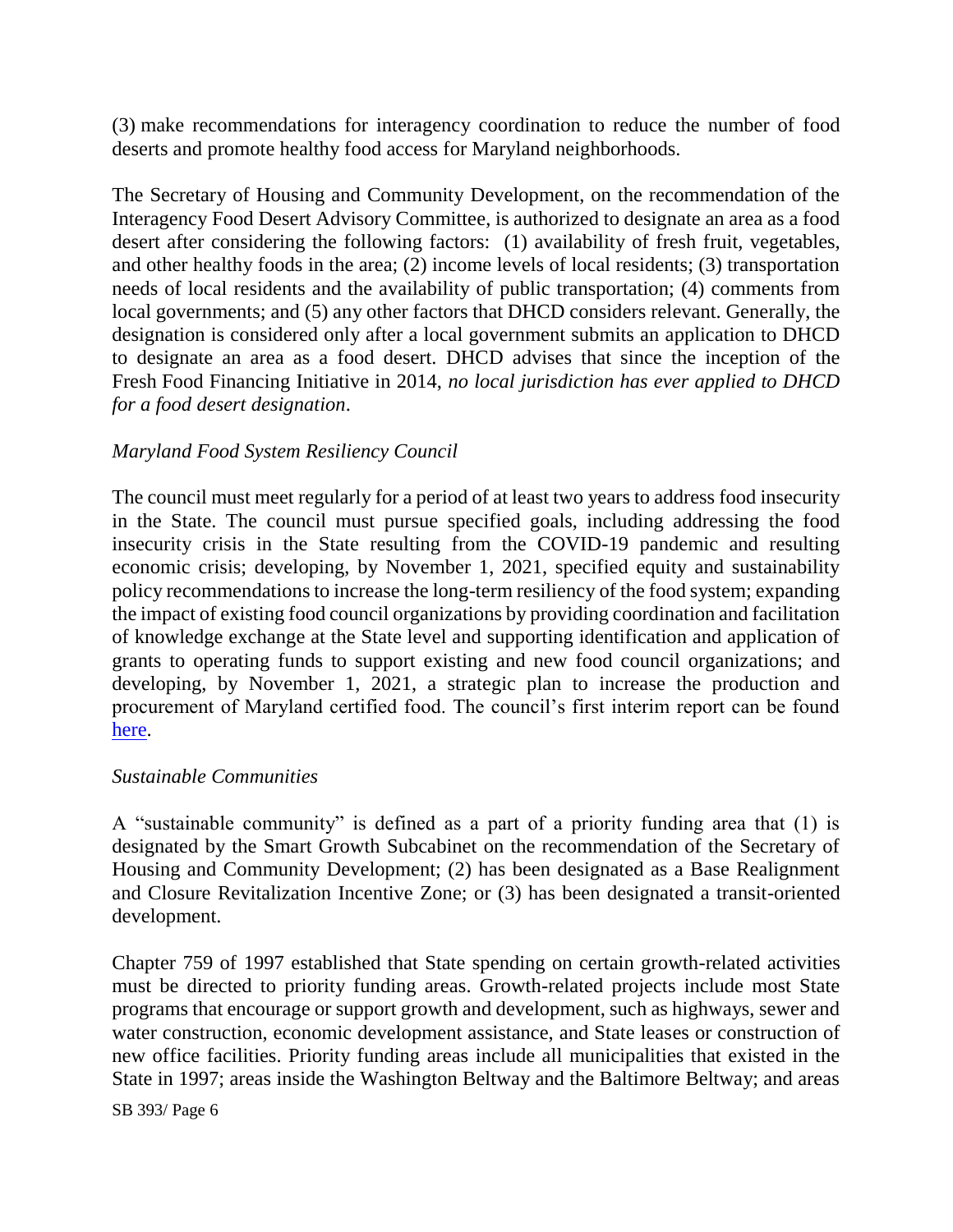designated as enterprise zones, neighborhood revitalization areas, heritage areas, and certain industrial areas. Areas that were annexed by a municipality after 1997 may also be designated priority funding areas, as long as the areas satisfy specified requirements in statute generally related to density, water and sewer access, and other related factors.

# *Department of Housing and Community Development – Generally*

Among other responsibilities, DHCD provides financing for the economic development and maintenance of affordable housing and communities in Maryland. DHCD also provides funding for community revitalization projects. As introduced, the Governor's proposed fiscal 2023 capital budget includes a mixture of general obligation bonds, general funds, special funds, and federal funds for the following DHCD programs that provide assistance to homebuyers and those facilitating community revitalization in Maryland:

- Strategic Demolition Fund (\$30.0 million);
- Neighborhood Business Development Program (\$25.0 million);
- Baltimore Regional Neighborhood Initiative (\$12.0 million);
- National Capital Strategic Economic Development Program (\$7.0 million);
- Community Development Block Grant Program (\$12.0 million);
- Seed Community Development Anchor Institution Fund (10.0 million);
- Special Loan Programs (\$10.4 million);
- Community Legacy Program (\$8.0 million);
- Homeownership Programs (\$42.0 million); and
- Housing and Building Energy Program (\$15.8 million).

**State Revenues:** Although the bill contemplates the use of sales and use tax rebates for eligible businesses and nonprofit organizations, the program awards money in the form of grants after businesses/organizations have already paid sales and use tax to the State. Therefore, this analysis assumes there is no direct effect on State revenues. This analysis does not reflect any effect on State tax revenues resulting from the economic development initiatives funded by the program. Any such impact cannot be reliably estimated at this time.

SB 393/ Page 7 **State Expenditures:** The Governor's proposed fiscal 2023 operating budget includes \$25.0 million in federal ARPA funds for the program; the funding is not contingent on the enactment of this bill, however. This analysis assumes that DHCD uses the funding included in the budget to fund the program and to issue grants to eligible businesses and nonprofit organizations. In anticipation that federal funding is no longer available after fiscal 2023, general fund expenditures increase by \$25.0 million annually from fiscal 2024 through 2027 to maintain the program. This analysis assumes that grant awards are not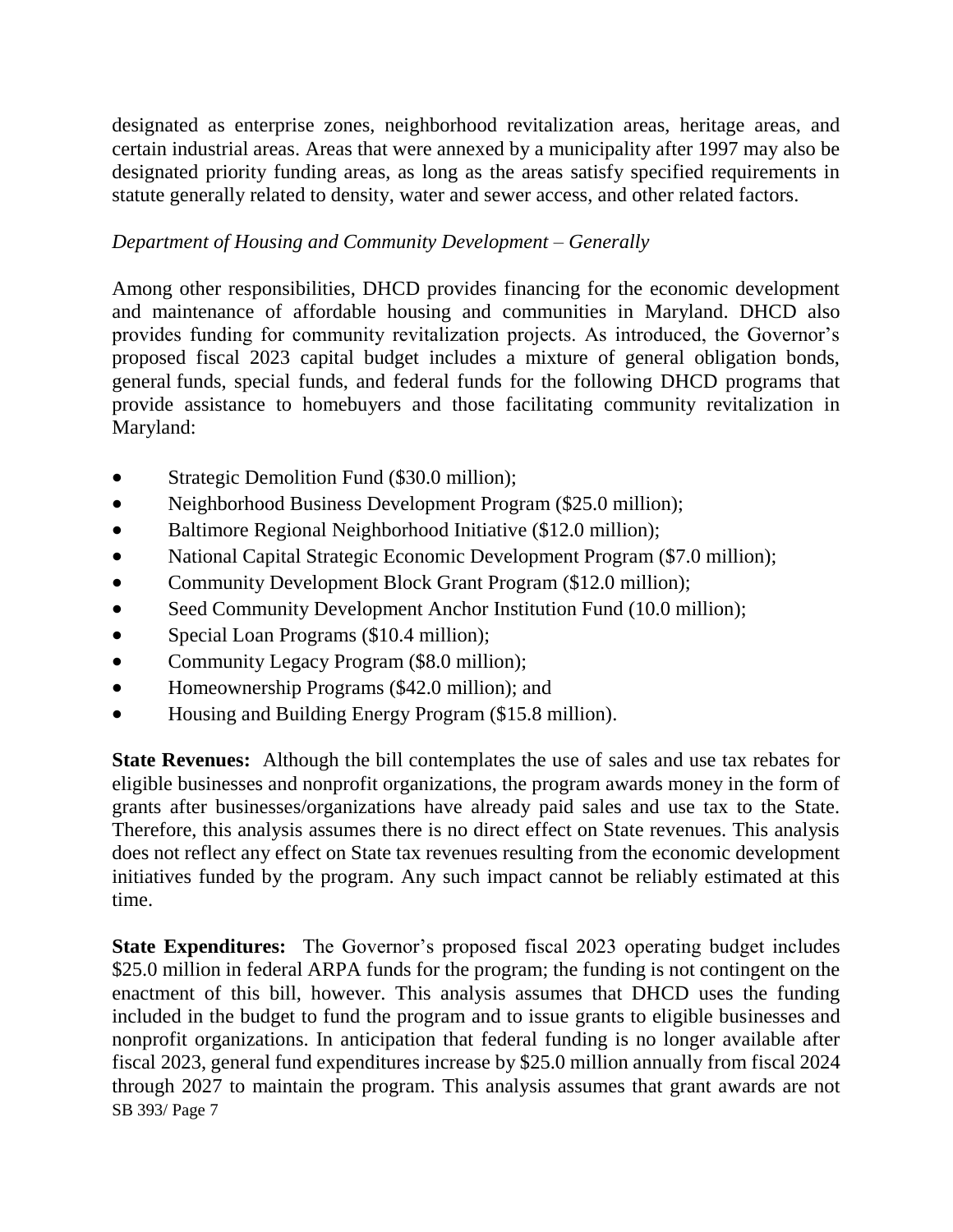made in fiscal 2028, despite the bill's September 30, 2027 termination date. Special fund revenues to and expenditures from the fund increase correspondingly each year.

DHCD advises that the program is currently supported by two staff who review and process applications, and that those positions are funded through the existing federal appropriation. DHCD further advises that one additional position is needed to handle the volume of applications under the program. Under the bill, DHCD is explicitly authorized to use the fund for administrative costs. Therefore, staffing costs for one temporary additional contractual position – anticipated to be \$56,877 in fiscal 2023, increasing to \$68,696 in fiscal 2027 (with the position terminating at the close of fiscal 2027) – are absorbed within the appropriation provided for the fund. To the extent that funds are used for administration, including for the two existing positions, they are not available for grants.

**Additional Comments:** DLS assumes that any five-year rental grants for organizations offering healthy food options in designated food areas or sustainable communities are awarded during fiscal 2023 only, due to the bill's termination date.

# **Additional Information**

**Prior Introductions:** None.

**Designated Cross File:** HB 414 (The Speaker, *et al.*) (By Request - Administration) - Ways and Means.

**Information Source(s):** Department of Commerce; Comptroller's Office; Department of Budget and Management; Department of Housing and Community Development; Department of Information Technology (iMAP); Department of Legislative Services

| <b>Fiscal Note History:</b> | First Reader - February 18, 2022        |
|-----------------------------|-----------------------------------------|
| rh/mcr                      | Third Reader - March 28, 2022           |
|                             | Revised - Amendment(s) - March 28, 2022 |

Analysis by: Thomas S. Elder Direct Inquiries to:

(410) 946-5510 (301) 970-5510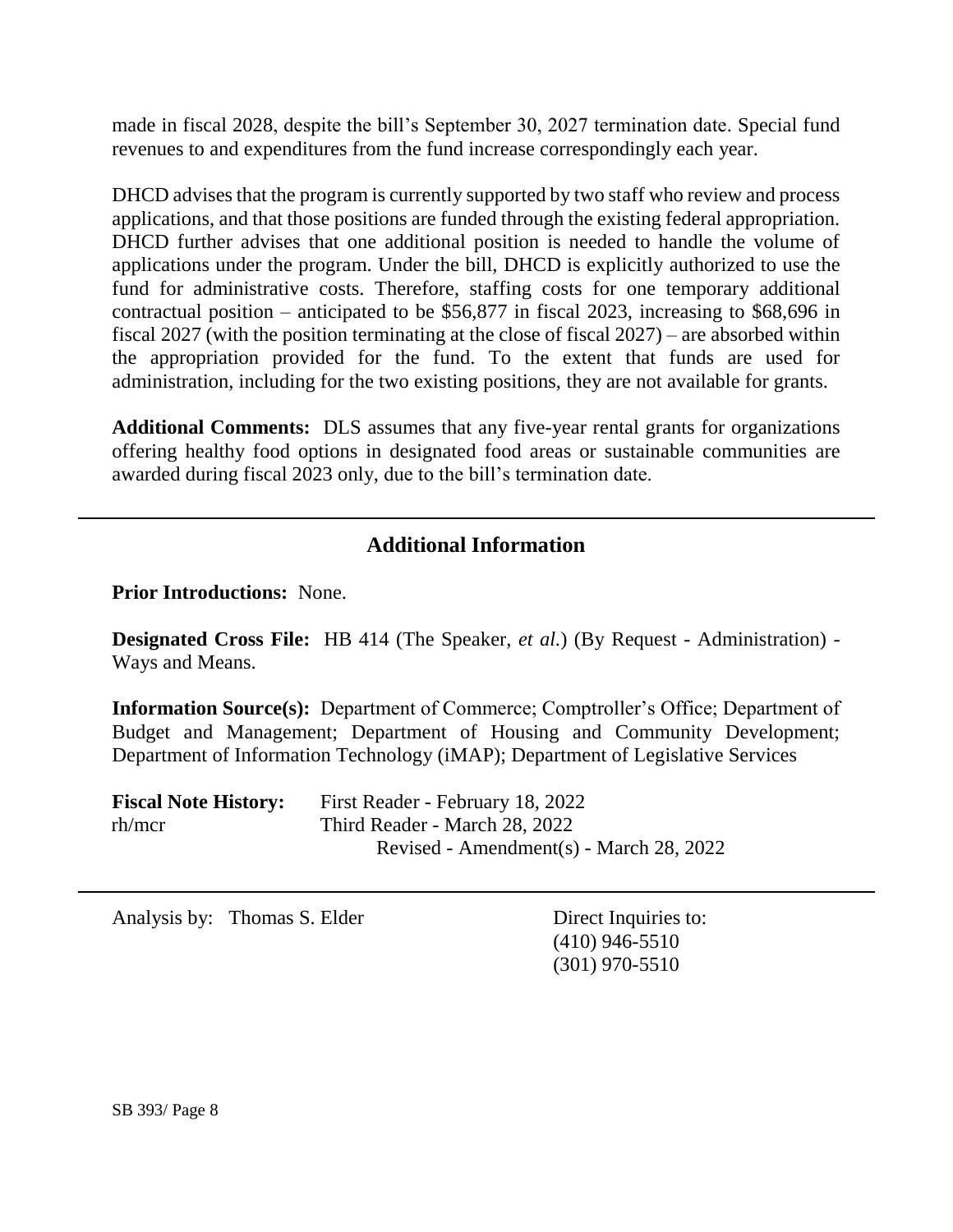

Source: Department of Information Technology (MD iMap)

SB 393/ Page 9